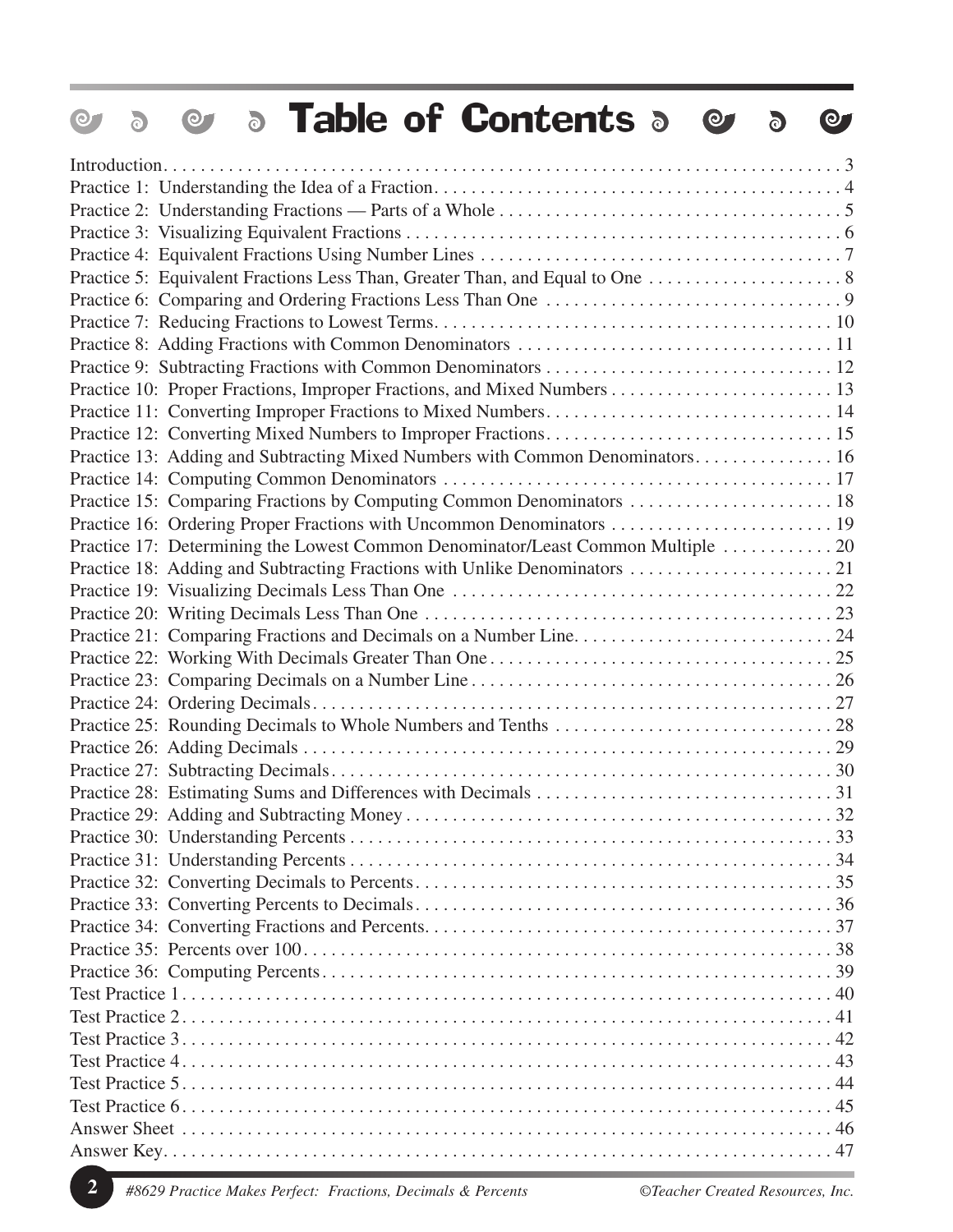

**Directions:** Name the equivalent fractions represented in the illustrations below. Note that all these equivalent fractions are less than 1. Write the missing numerators and shade in the fraction bars to match. The first two are done for you.



**6** *#8629 Practice Makes Perfect: Fractions, Decimals & Percents ©Teacher Created Resources, Inc.*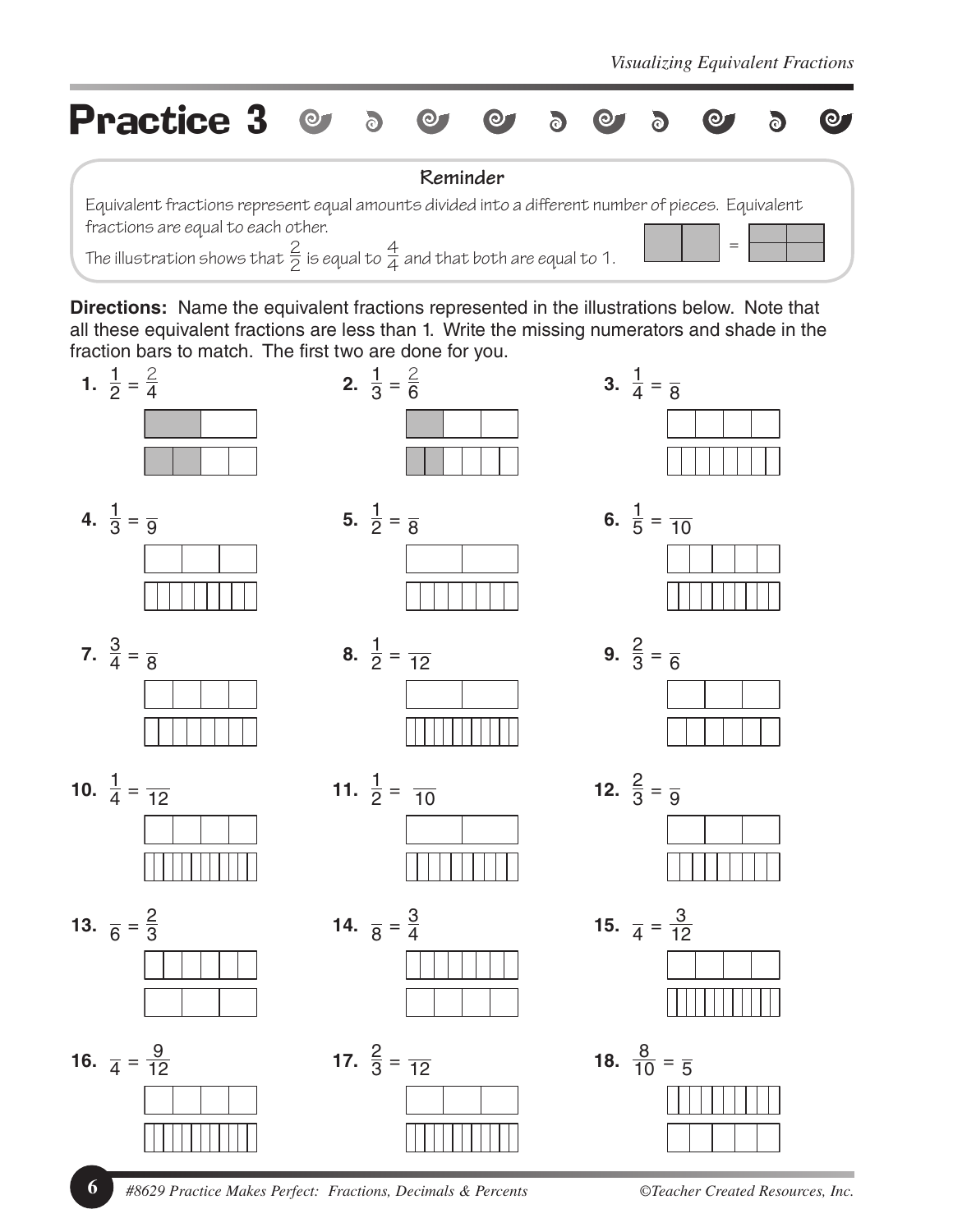

**Directions:** Add or subtract these mixed numbers. Reduce the fractions to simplest terms. The first two are done for you.

|                  | 1. $1\frac{1}{4}$ 2. $4\frac{3}{3}$ | $rac{+3\frac{1}{4}}{4\frac{2}{4}=4\frac{1}{2}}$ $rac{-2\frac{1}{3}}{2\frac{2}{3}}$ $rac{-2\frac{3}{5}}{2\frac{1}{2}}$ $rac{-1\frac{4}{6}}{2\frac{1}{2}}$ $rac{-3\frac{2}{4}}{2\frac{1}{2}}$                                                                                                                                     | <b>3.</b> $7\frac{4}{5}$ <b>4.</b> $3\frac{5}{6}$ <b>5.</b> $6\frac{3}{4}$ |                                              |
|------------------|-------------------------------------|---------------------------------------------------------------------------------------------------------------------------------------------------------------------------------------------------------------------------------------------------------------------------------------------------------------------------------|----------------------------------------------------------------------------|----------------------------------------------|
| $+2\frac{4}{12}$ | $+3\frac{2}{6}$                     | <b>6.</b> $9\frac{7}{12}$ <b>7.</b> $4\frac{2}{6}$ <b>8.</b> $5\frac{8}{10}$ <b>9.</b> $3\frac{4}{5}$ <b>10.</b> $7\frac{5}{6}$<br>$-2\frac{7}{10}$                                                                                                                                                                             | $\frac{-2\frac{3}{5}}{2\frac{4}{5}}$ $\frac{-3\frac{4}{6}}{2\frac{4}{5}}$  |                                              |
| $-3\frac{1}{3}$  | $-6\frac{1}{4}$                     | 11. $6\frac{2}{3}$ 12. $9\frac{3}{4}$ 13. $6\frac{3}{6}$ 14. $10\frac{1}{3}$<br>$+2\frac{1}{6}$                                                                                                                                                                                                                                 | $+5\frac{2}{3}$                                                            | <b>15.</b> $2\frac{1}{5}$<br>$-1\frac{1}{5}$ |
| $+2\frac{3}{10}$ | $-1\frac{2}{7}$                     | <b>16.</b> $4\frac{7}{10}$ <b>17.</b> $4\frac{2}{7}$ <b>18.</b> $3\frac{7}{12}$ <b>19.</b> $5\frac{4}{13}$ <b>20.</b> $4\frac{3}{4}$<br>$+ 2 \frac{5}{12}$ $+ 2 \frac{9}{13}$                                                                                                                                                   |                                                                            | $+2\frac{1}{4}$                              |
|                  |                                     | <b>21.</b> $8\frac{4}{8}$ <b>22.</b> $7\frac{3}{11}$ <b>23.</b> $5\frac{7}{8}$ <b>24.</b> $7\frac{3}{4}$ <b>25.</b> $8\frac{4}{7}$<br>$\frac{-2\frac{1}{8}}{2\frac{1}{8}}$ $\frac{-4\frac{3}{11}}{2\frac{1}{8}}$ $\frac{+2\frac{1}{8}}{2\frac{1}{8}}$ $\frac{-2\frac{2}{4}}{2\frac{1}{8}}$ $\frac{-1\frac{3}{7}}{2\frac{1}{8}}$ |                                                                            |                                              |